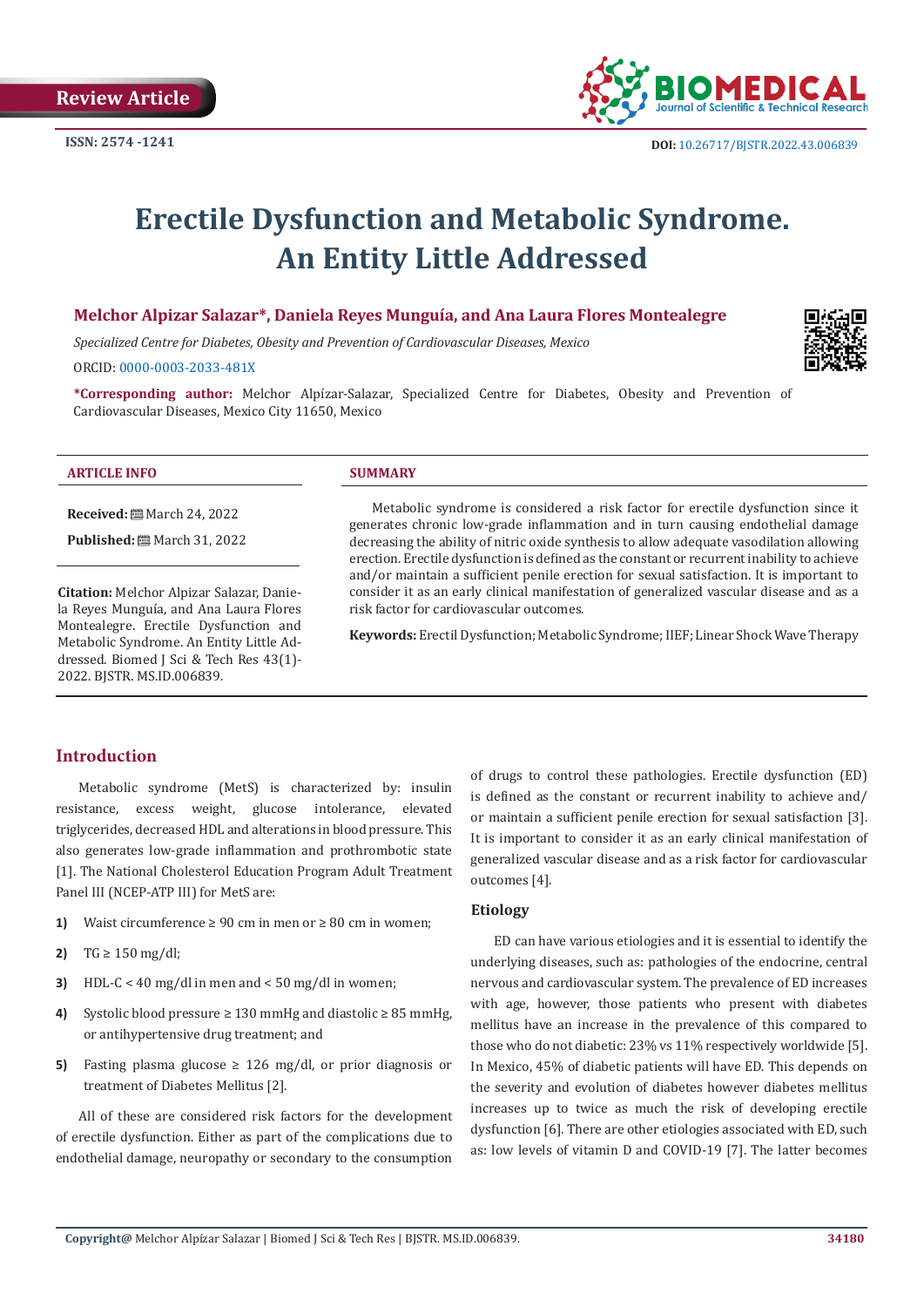relevant since we continue to be on alert for this pandemic. Recently, the presence of viral particles in seroconverted COVID-19 patients in the endothelial cells of the penis has been studied, even after recovery [8]. What generates an association between ED and Covid-19 without forgetting the inflammatory state and endothelial damage that characterize this virus and its pathophysiology through the union with ACE-2 receptors, the affectation to mental health, the metabolic lack of control and the shortage of medicines generated as collateral damage of the COVID-19 pandemic are also factors that favor the appearance of ED [9-11] Figure 1.



#### **Figure 1:**

- a. Increased adiposity leading to interactions metabolic syndrome and Erectile Dysfunction.
- b. Metabolic Syndrome and COVID-19 as risk factors for ED.

Overweight and obesity, as well as the number of factors associated with MetS is directly proportional to the frequency of occurrence of ED, that is, the greater the components of the SMet, the greater the risk of developing it by up to 53.3% [5].

Likewise, there are drugs associated with ED used mostly for the control of SMet and for major depressive disorder mainly, such as: Alpha blockers, benzodiazepines, beta blockers, clonidine, digoxin, histamine H2 receptor blockers, ketoconazole, alpha-methyldopa,

monoamine oxidase inhibitors, phenobarbital, phenytoin, selective serotonin reuptake inhibitors, spironolactone, thiazide diuretics and tricyclic antidepressants [3]. In addition to these, the use of statins to improve endothelial function for their pleiotropic effects is controversial since it has been reported in various clinical trials and preclinical trials to offer no benefit at the level of erectile function. Mostly reported with the use of simvastatin, compared to the rest of the statins. There are several theories that support the involvement of  $O_2$  and nitric oxide (NO) in statin-induced changes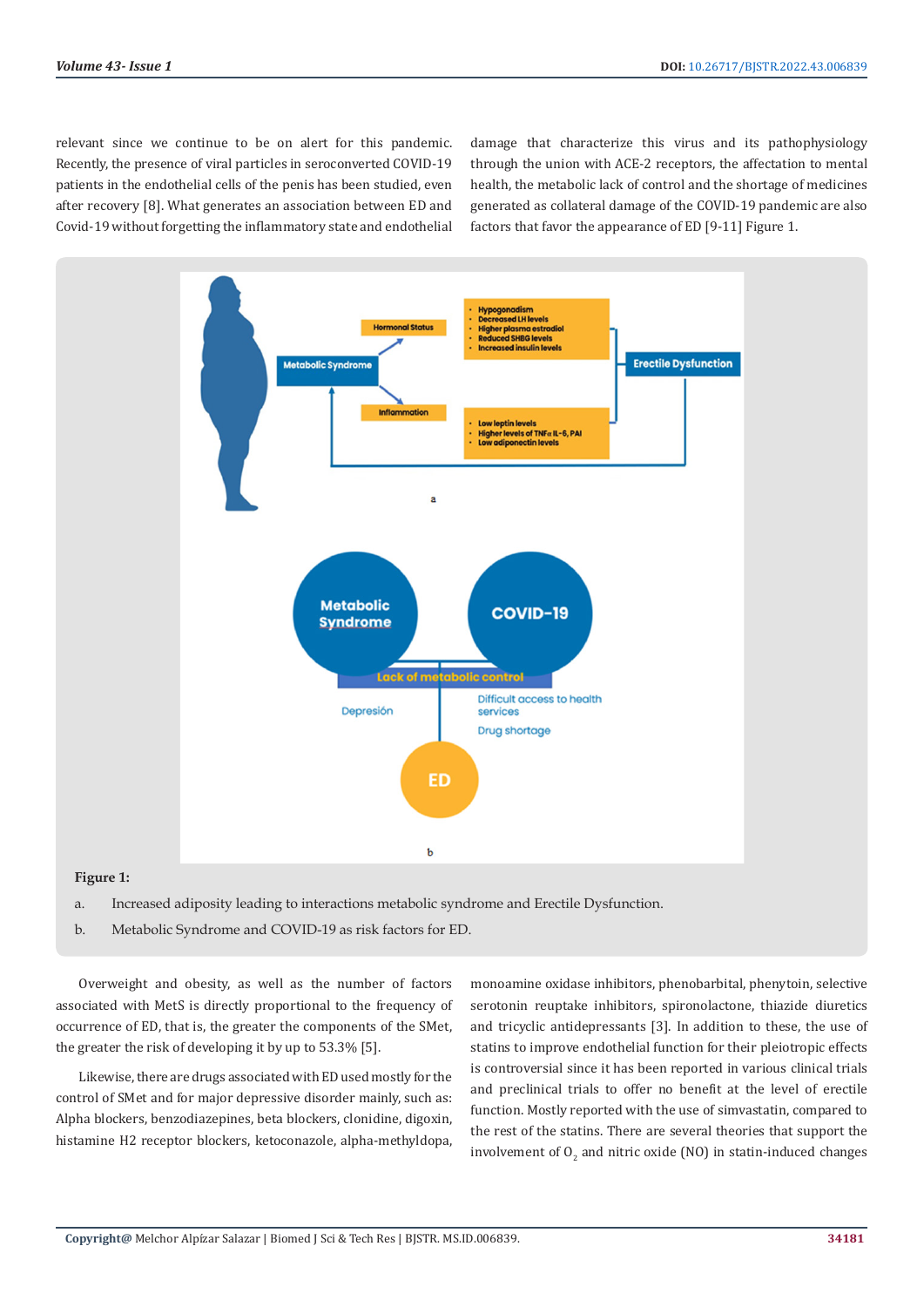in endothelial function and suggest lower availability of NO for signaling, possibly through reaction with  $O_2$  to form peroxynitrite. On the other hand, erectile function has also been evaluated before and after the start of statin therapy, where the IIEF decreased in score and improves after one week of stopping treatment with these, as well as the increase in the percentage of the prevalence of patients with ED after the start of therapy [12,13].

## **Pathophysiology**

Vasodilation is the main physiological point of erection that is mediated by NO in the penis. Phosphodiesterase-5 (PDE-5) has a key role in erectile physiology, as it contributes to the conversion of cGMP to GMP which contributes to the relaxation of smooth muscle with calcium- dependent channels to generate vasodilation [14]. The synthesis of NO from arginine, through nitric oxide synthase (NOS), which requires a series of cofactors and cosubstrates, as they are not sufficient or are oxidized, the NOS produces superoxide anion, which interacts with the NO to produce peroxynitrites, generating vasoconstriction and this accelerates endothelial damage and culminates in atherosclerosis, creating a proplatelet state and finally ED [15]. MetS is a risk factor for the development of ED due to impaired endothelial function due to chronic low-grade inflammation managed by these patients through various biochemical and immunological pathway. The accumulation of adipose tissue is a triggering factor for MetS which generates changes in the body at the hormonal and inflammatory levels. Generating hypogonadism due to decreased LH levels, increased plasma estradiol, and hyperinsulinemia. At the same time, there is a decrease in the levels of leptin and adiponectin with an increase in proinflammatory markers, increasing the risk for ED by contributing to the decrease in testosterone [16] Figure 1a.

There are also other risk factors that decrease testosterone levels, mentioned below [3].

#### **Risk Factors**

- **Smoking**
- **Obesity**
- Sedentary lifestyle
- Metabolic syndrome
- Chronic alcohol use
- • Hypothyroidism/hyperthyroidism

#### **Diagnostic Approach**

Perform clinical history to evaluate concomitant diseases, chronic use of medications and finally evaluate the presence or not along with the severity of ED using the IIEF test. The consultation of the patient suffering from erectile dysfunction should be carried out in a comfortable environment respecting and safeguarding the patient's privacy. In order to diagnose and know the degree of ED, Rosen et al. formulated the International Index of Erectile Function (IIFE). Which is a validated tool and very practical and easy to use in everyday medical consultation. Its elaboration included the selection of 5 questions that evaluate different parameters of the ED in the last six months. The IIFE consists of 5 questions covering: erectile function, orgasmic function, sexual desire, satisfaction with sexual intercourse and overall satisfaction. Each with 5 possible answers with a score of 5-25. In addition, it demonstrates high sensitivity and specificity to detect changes in erectile function in response to treatment. The degree of ED is rated from 0 to 25 points with lower score greater severity of SD [17] (Charts 1a & 1b).

| 1.- How would you rate your confidence in being able to maintain an erection?                                   |                                                                                                                   |           |                    |               |  |  |
|-----------------------------------------------------------------------------------------------------------------|-------------------------------------------------------------------------------------------------------------------|-----------|--------------------|---------------|--|--|
| Very low                                                                                                        | Short                                                                                                             | Moderate  | High               | Very high     |  |  |
|                                                                                                                 | 2                                                                                                                 | 3         | 4                  | 5             |  |  |
|                                                                                                                 | 2.- When you have erections through sexual stimulation, how often are your erections hard enough for penetration? |           |                    |               |  |  |
| Not often                                                                                                       | <b>Often</b>                                                                                                      | Sometimes | Many Times         | Usually       |  |  |
|                                                                                                                 | 2                                                                                                                 | 3         | 4                  | 5             |  |  |
| 3.- During sexual intercourse, how often can you maintain your erection after you have penetrated your partner? |                                                                                                                   |           |                    |               |  |  |
| Not often                                                                                                       | <b>Often</b>                                                                                                      | Sometimes | Many times         | Usually       |  |  |
|                                                                                                                 | 2                                                                                                                 | 3         | 4                  | 5             |  |  |
| 4.- During sexual intercourse, how difficult is it to maintain your erection until the end of the sexual act?   |                                                                                                                   |           |                    |               |  |  |
| Extremely difficult                                                                                             | Very difficult                                                                                                    | Hard      | Slightly difficult | Not difficult |  |  |
|                                                                                                                 | 2                                                                                                                 | 3         | 4                  | 5             |  |  |
| 5.- When you try to have sex, how often are they satisfying for you?                                            |                                                                                                                   |           |                    |               |  |  |
| Extremely difficult                                                                                             | Very difficult                                                                                                    | Hard      | Slightly difficult | Not difficult |  |  |
|                                                                                                                 |                                                                                                                   | 3         |                    |               |  |  |

# **Chart 1a:** IIEF test.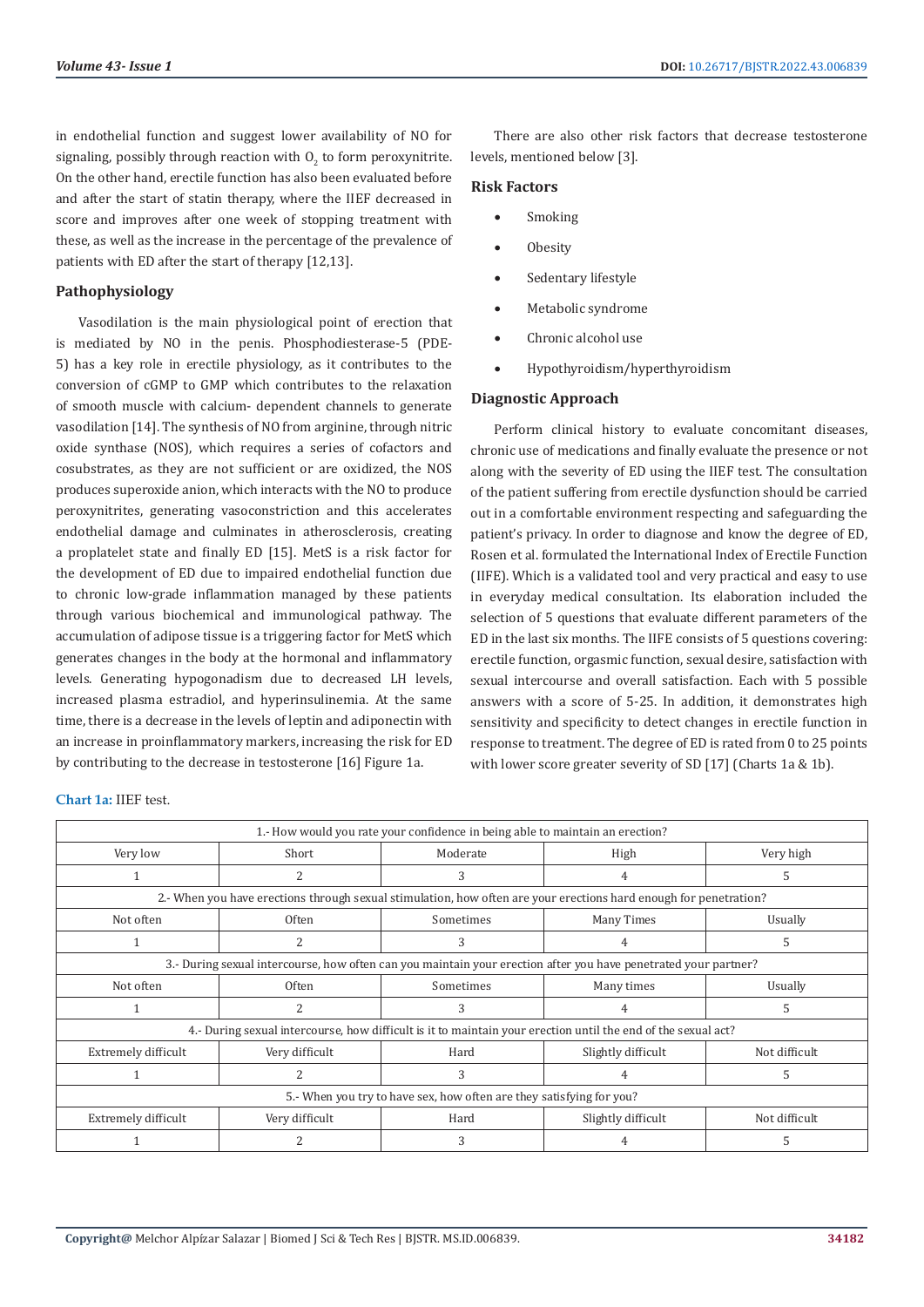**Chart 1b:** ED score and severity.

| $22 - 25$ | Without ED       |
|-----------|------------------|
| $17 - 21$ | Mild ED          |
| $12 - 16$ | Mild-moderate ED |
| $8 - 11$  | Moderate ED      |
| $5 - 7$   | Severe ED        |

# **IIEF Test**

Another of the US scales that exist to evaluate the degree of ED is the SEAR (Self-Esteem And Relationship Questionnaire), which was designed to specifically evaluate psychosocial aspects associated with ED. It consists of 14 items, with 5 possible response options, through which the following 2 dimensions are evaluated with

respect to the last 4 weeks: Sexual relations (items 1-8) and Selfconfidence (9-14), which in turn is divided into 2 subdimensions: Self-esteem (items 9-12) and Relationships in General (items 13 and 14). Finally, the questionnaire evaluates the degree of patient satisfaction with erectile function in general with respect to the last 4 weeks (final item) [18] (Charts 2 & 3).

# **Chart 2:** SEAR quiz.

| Sexual relations and self-confidence.                                                                                                                                                  |
|----------------------------------------------------------------------------------------------------------------------------------------------------------------------------------------|
| 1.- I have felt calm when thinking about starting each sexual relationship with my partner. 2.- I have felt sure that my erection would last long enough<br>during sexual intercourse. |
| 3.- I have felt satisfied with how I have functioned sexually.                                                                                                                         |
| 4.- I have felt that I could have sexual relations when they arose spontaneously. 5.- I have felt predisposed to start sexual relations myself.                                        |
| 6.- I have felt safe to function sexually.                                                                                                                                             |
| 7.- I have satisfied felt with my sexual life.                                                                                                                                         |
| 8.- My partner has felt dissatisfied with the quality of sexual relations.                                                                                                             |
| Self-esteem subscale 9-12.                                                                                                                                                             |
| Subscale of Relations in general.                                                                                                                                                      |
| 13.- My partner has felt satisfied with our relationship in general.                                                                                                                   |

**Chart 3:** SEAR quiz answers.

| ATI | ' sometimes<br>ndi Ul' | often | tıme<br>MOS.<br><b>LHE</b> | $x \wedge \neg x \wedge \neg x$ |
|-----|------------------------|-------|----------------------------|---------------------------------|
|     |                        |       |                            |                                 |

# **Treatment**

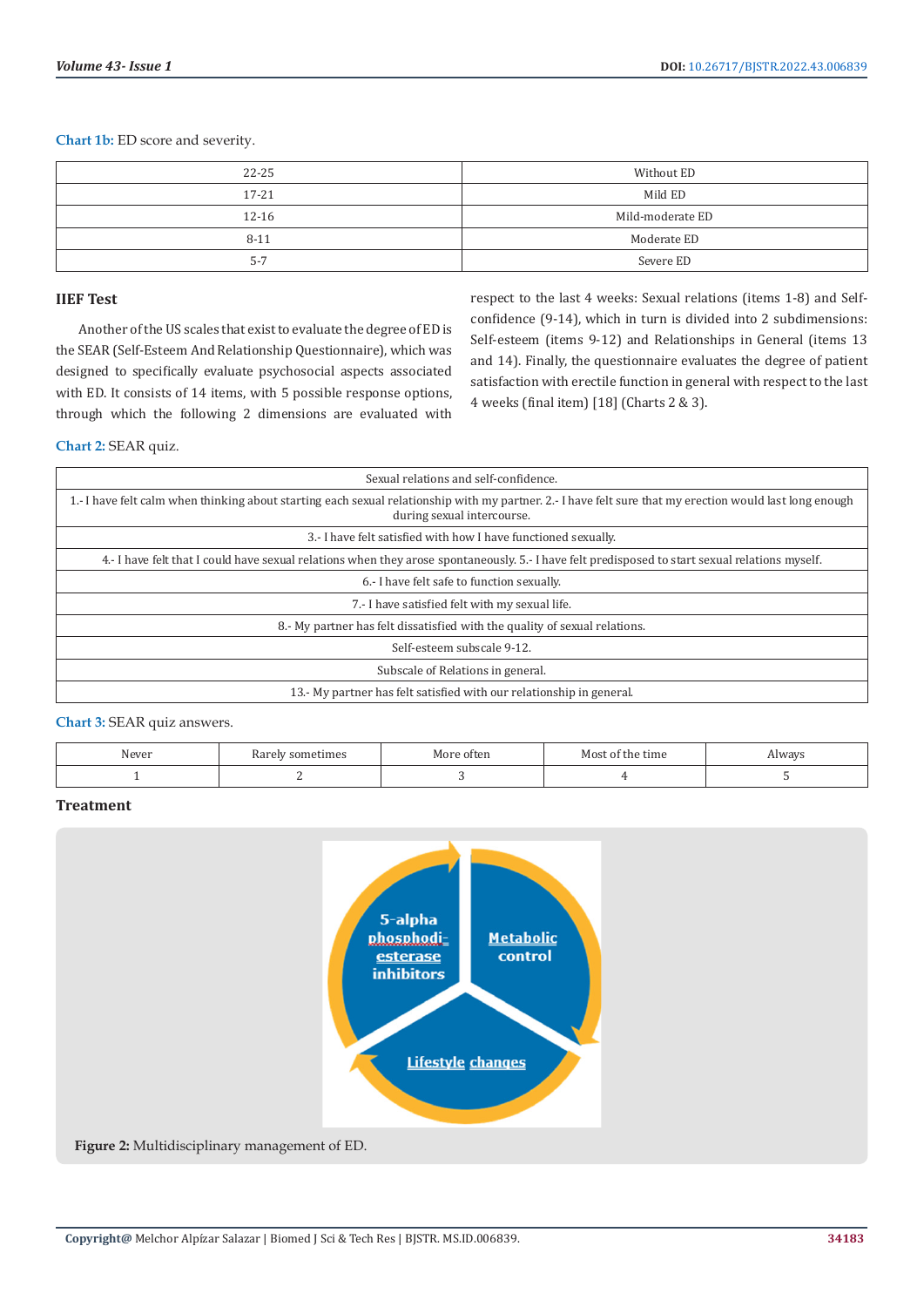The treatment of a patient who presents ED and also SMet factors will require a multidisciplinary management that involves the metabolic control of concomitant diseases, offer changes in lifestyle with hygienic-dietary measures and finally pharmacological and non-pharmacological treatment as an alternative to these measures. Figure 2. In the case of those patients who present use of drugs that affect erectile function, it will be important to offer some replacement therapy.

# **Lifestyle Modifications**

These interventions are necessary to reduce the risk of the appearance of ED and also improve this condition, such as: hygienicdietary measures and exercise. Hygienic-dietary measures include changes in diet and include those foods that have shown usefulness

in ED, such as: the use of the Mediterranean diet and the consumption of red fruits, such as: blueberries, cherries, raspberries, blackberries, eggplant. etc. The use of the Mediterranean diet regains importance because the favorable response in endothelial function is proven, reducing the risk for major cardiovascular events, as well as the incidence of them [19]. The consumption of flavonoids in the diet, such as red fruits stimulate the synthesis of nitric oxide since they inhibit RhoA/Rho kinase pathway and stimulate [20]. Also 60 to 90 g of walnut improve markers of inflammation and endothelial damage. It is also recommended to include almonds, chestnuts, walnuts, hazelnuts and pine nuts [21]. It is also part of it as a preventive treatment to reduce the risk of cardiovascular diseases and therefore complications such as ED.

## **Pharmacological Treatment**

| <b>Drug</b>       | <b>Action start time</b> | <b>Half-time</b> | <b>Posology</b>        |
|-------------------|--------------------------|------------------|------------------------|
| <b>Sildenafil</b> | 30-60 min                | 12 p.m.          | 20/25/50/100 mg (24 h) |
| <b>Tadalafil</b>  | 60-120 min               | 36 h             | 5/10/20 mg (24 h)      |
| Vardenafil        | 30-60 min                | 10 a.m.          | 10/20 mg $(24 h)$      |
|                   |                          |                  |                        |

**Figure 3:** Characteristics of 5 phosphodiesterase inhibitors.

The inhibitors of alpha 5-phosphodiesterase. Phosphodiesterases are a superfamily of enzymes whose main action is to inactivate cyclic adenosine monophosphate (cAMP) and cyclic guanosine monophosphate (cGMP) which are second messengers of prostacyclin and NO respectively, which promote vasodilation. In the case of the enzyme 5 phosphodiesterase, its main function is to accelerate the degradation process of cGMP and limit the vasodilator effects of NO [22]. Because of this it is the pharmacological target of sildenafil, tadalafil and vardanafil. These three with pharmacokinetic parameters distinct from each other, however, have all demonstrated adequate efficacy and tolerability for the treatment of ED. It is administered every 24h and each offers a different half-life of 10 to 36 h on which the duration of the pharmacological effect depends. Figure 3. The most common adverse reactions are: headache, flushing, myalgia, rhinitis, among others [1]. Several studies have reported the consumption preferences of these three, where both men and women have preferred Tadalafil by up to 70% [3,23,24]. This can be due to multiple reasons and one of them is the ease in the dosage that it presents and the duration of its half-life of up to 36 h that is greater than the rest of the drugs which can generate a mostly prolonged effect on erectile function [22]. Likewise, it was observed that

with the use of Tadalafil significantly improved the severity of ED evaluated with the IIEF with a change of 10 to 18 points in this score p<0,013 3,24. Mentioning in an important way that these investigations have been based on consumption preference on the part of patients and not on pharmacological superiority.

#### **Non-Pharmacological Treatment**

For the purpose of this article, we refer to the nonpharmacological treatment of shock wave therapy as one of the alternatives that exists for this pathology. It is considered an innovative and painless treatment and its main mechanism of action is to generate neovascularization and thus favors the synthesis of NO. Generating various shots through a transducer that generates waves of different intensities directed towards the corpora cavernosa, with an approximate duration of 20 min. These sessions can be practiced 1-2 times a week [25]. An 80% success rate in erectile function has been reported in patients using this therapy with a response at 6 months with respect to baseline evaluating them with IIEF in Mexico [26]. However, it is important to mention that no treatment today is curative, it helps to improve erectile function while employing them.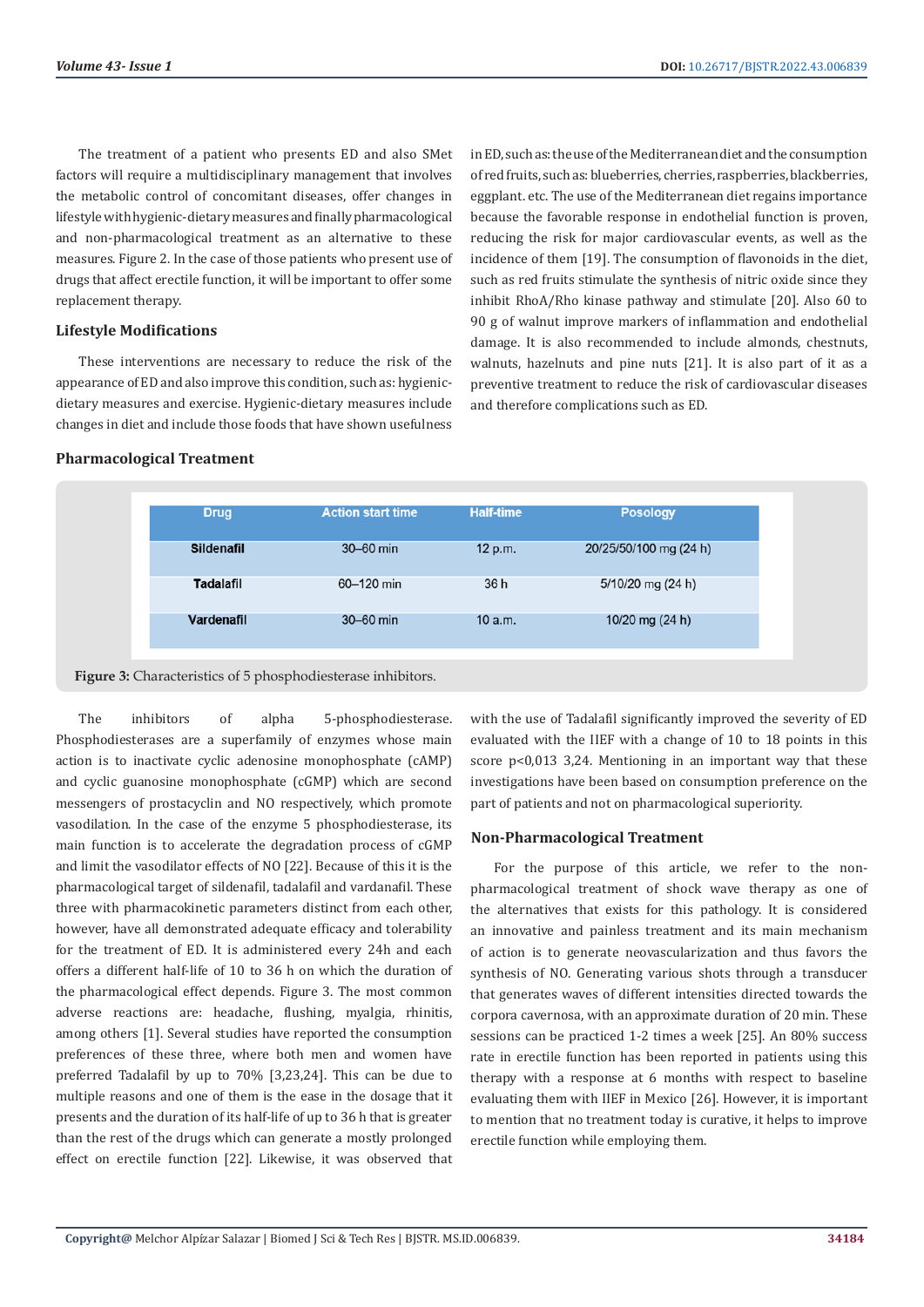# **Other Treatments for ED**

Sex therapy, local treatments with intracavernous injections of prostaglandin analogues, hormonal therapy in the presence of clinical signs suggestive of an androgenic deficit confirmed by biological tests by the determination of a testosteronemia lower than normal and finally the surgical implant consisting of the surgical placement of two implants, one in each cavernous body, which produces a mechanical erection. They are indicated when the other treatments fail [4].

#### **Conclusion**

ED is an age-dependent pathology whose prevalence increases derived from the factors associated with SMet, so it is imperative the adequate control of the underlying diseases to reduce the risk of the appearance of cardiovascular diseases and therefore of ED. The approach of the patient with ED should always be multidisciplinary, starting by generating an adequate metabolic control and individualizing the pharmacological therapy to inquire about adverse reactions of each patient and assess concomitant therapy existing in SMet to reduce the risk of ED associated with medications. Today there are multiple therapeutic approaches aimed at improving erectile function, however, it is important to consider the preference of the patient diagnosed with ED. Mentioning that nothing is healing to date and only transiently improves erectile function. The use of statins for their already known pleiotropic effects on endothelial function remains uncertain within the improvement in erectile function of these patients. The prevention of this pathology lies primarily in reducing the risk of the appearance of fators associated with SMet. the Mediterranean diet, red fruits and seeds will always be part of the first step to cardiovascular prevention. Not forgetting that the metabolic syndrome and the current COVID-19 pandemic contribute to the increase in the prevalence of ED.

#### **References**

- 1. Guillermo C, Cardoso-Saldañ[a, Yamamoto-Kimura L, Alarc](https://www.archivoscardiologia.com/frame_esp.php?id=260)ón GV (2020) [Metabolic syndrome, lipoprotein\(a\) and subclinical atherosclerosis in](https://www.archivoscardiologia.com/frame_esp.php?id=260)  [Mexican population. Arch Cardiology of Mexico 91\(3\): 307-314.](https://www.archivoscardiologia.com/frame_esp.php?id=260)
- 2. [National Cholesterol Education Program \(NCEP\) Expert Panel on](https://pubmed.ncbi.nlm.nih.gov/12485966/)  [Detection, Evaluation, and Treatment of High Blood Cholesterol in](https://pubmed.ncbi.nlm.nih.gov/12485966/)  [Adults \(Adult Treatment Panel III\) \(2002\) Third Report of the National](https://pubmed.ncbi.nlm.nih.gov/12485966/)  [Cholesterol Education Program \(NCEP\) Expert Panel on Detection](https://pubmed.ncbi.nlm.nih.gov/12485966/)  [Evaluation, and Treatment of High Blood Cholesterol in Adults \(Adult](https://pubmed.ncbi.nlm.nih.gov/12485966/)  [Treatment Panel III\) final report Circulation 106: 3143-31421.](https://pubmed.ncbi.nlm.nih.gov/12485966/)
- 3. [Irwin GM \(2019\) Erectile Dysfunction. Primary Care: Clinics in Office](https://www.sciencedirect.com/science/article/abs/pii/S0095454319300090?via%3Dihub)  [Practice 46\(2\): 249-255.](https://www.sciencedirect.com/science/article/abs/pii/S0095454319300090?via%3Dihub)
- 4. [Vlachopoulos C, Loakeimidis N, Terentes-Printzios D, Christodoulos](https://www.ingentaconnect.com/content/ben/cpd/2008/00000014/00000035/art00002)  [S \(2008\) The triad: erectile dysfunction-endothelial dysfunction](https://www.ingentaconnect.com/content/ben/cpd/2008/00000014/00000035/art00002)[cardiovascular disease. Current pharmaceutical design 14\(35\): 3700-](https://www.ingentaconnect.com/content/ben/cpd/2008/00000014/00000035/art00002) [3714.](https://www.ingentaconnect.com/content/ben/cpd/2008/00000014/00000035/art00002)
- 5. [Molina-Vega M, Asenjo-Plaza M, Banderas-Donaire M, Ollero MDH,](https://pubmed.ncbi.nlm.nih.gov/31603141/) [Moreno SR, et al. \(2020\) Prevalence of and risk factors for erectil](https://pubmed.ncbi.nlm.nih.gov/31603141/) [dysfunction in young nondiabetic obese men: results from a regional](https://pubmed.ncbi.nlm.nih.gov/31603141/) [study. Asian J Androl 22\(4\): 372-378.](https://pubmed.ncbi.nlm.nih.gov/31603141/)
- 6. Maalmi H, Herder C, Bö[nhof GJ, Strassburger K, Zaharia OP, et al. \(2022\)](https://pubmed.ncbi.nlm.nih.gov/34800144/) [Differences in the prevalence of erectile dysfunction between novel](https://pubmed.ncbi.nlm.nih.gov/34800144/) [subgroups of recent-onset diabetes. Diabetologia 65\(3\): 552-562.](https://pubmed.ncbi.nlm.nih.gov/34800144/)
- 7. Dumbraveanu I, Banov P, Arian I, Ceban E (2020) The Correlations of Clinical and Biochemical Indices of Vitamin D with Erectile Dysfunction. Journal of medicine and life 13(2): 144-150.
- 8. [Kresch E, Achua J, Saltzman R, Khodamoradi K, Arora H, et al. \(2021\)](https://pubmed.ncbi.nlm.nih.gov/33988001/) [COVID-19 Endothelial Dysfunction Can Cause Erectile Dysfunction:](https://pubmed.ncbi.nlm.nih.gov/33988001/) [Histopathological, Immunohistochemical, and Ultrastructural Study of](https://pubmed.ncbi.nlm.nih.gov/33988001/) [the Human Penis. World J Mens Health39\(3\): 466-469.](https://pubmed.ncbi.nlm.nih.gov/33988001/)
- 9. [Nalbandian A, Sehgal K, Gupta A, Madhavan MV, McGroder C, et al. \(2021\)](https://www.nature.com/articles/s41591-021-01283-z) [Post-acute COVID-19 syndrome. Nat Med27\(4\): 601-615.](https://www.nature.com/articles/s41591-021-01283-z)
- 10. [Frydman TD, Atkinson-Ginsburgb NM, Alp](https://researchopenworld.com/wp-content/uploads/2020/05/EDMJ-4-2-405.pdf)ízar Salazar M (2020) When [two pandemics meet Endocrinol Diabetes. Metab J 4\(2\): 1-3](https://researchopenworld.com/wp-content/uploads/2020/05/EDMJ-4-2-405.pdf).
- 11. Reyes M, Alpí[zar M \(2021\) Type 2 Diabetes Mellitus and Covid-19 in](https://biomedres.us/pdfs/BJSTR.MS.ID.006254.pdf) [Mexico A Comprehensive assessment. Biomed J Sci & Tech Res 39\(1\).](https://biomedres.us/pdfs/BJSTR.MS.ID.006254.pdf)
- 12. [Cui Y, Zong H, Yan H, Zhang Y \(2014\) The effect of statins on erectile](https://pubmed.ncbi.nlm.nih.gov/24628781/) [dysfunction: a systematic review and meta- analysis. J Sex Med 11\(6\):](https://pubmed.ncbi.nlm.nih.gov/24628781/) [1367-1375.](https://pubmed.ncbi.nlm.nih.gov/24628781/)
- 13. [Zhang Z, Zhang HY, Zhang Y, Li H \(2019\) Inactivation of the Ras/MAPK/](https://pubmed.ncbi.nlm.nih.gov/30460485/) PPARγ [signaling axis alleviates diabetic mellitus-induced erectile](https://pubmed.ncbi.nlm.nih.gov/30460485/) [dysfunction through suppression of corpus cavernosal endothelial cell](https://pubmed.ncbi.nlm.nih.gov/30460485/) [apoptosis by inhibiting HMGCS2 expression. Endocrine 63\(3\): 615-631.](https://pubmed.ncbi.nlm.nih.gov/30460485/)
- 14. [Basu A, Ryder R \(2004\) New Treatment Option for Erectile Dysfunction](https://pubmed.ncbi.nlm.nih.gov/15537369/) [in Patients with DM. Drug 69: 2667-2688.](https://pubmed.ncbi.nlm.nih.gov/15537369/)
- 15. Alonso Renedo FJ, A Casas Herrero A, Iraizoz Apezteguı I Sexual dysfunction in the elderly Pathophysiological and medical issues. Treatment of erectile dysfunction.
- 16. S Raúl Valdevenito, L Dorón Vantman (2014) Late-onset hypogonadism in Men. Rev Med Clin Condes 25(1): 61-68.
- 17. Ceballos M Á[lvarez, Villarraga J, Silva Herrera JM, Uribe JF, Mantilla D](https://www.elsevier.es/es-revista-urologia-colombiana-398-articulo-guia-disfuncion-erectil-sociedad-colombiana-S0120789X15000167) [\(2015\) Guide to erectile dysfunction. Colombian Society of Urology](https://www.elsevier.es/es-revista-urologia-colombiana-398-articulo-guia-disfuncion-erectil-sociedad-colombiana-S0120789X15000167) [24\(3\): 185e2-185e22.](https://www.elsevier.es/es-revista-urologia-colombiana-398-articulo-guia-disfuncion-erectil-sociedad-colombiana-S0120789X15000167)
- 18. [Zegarra L, Loza C, Perez V \(2011\) Psychometric validation of the](https://pubmed.ncbi.nlm.nih.gov/22086628/) [international index of erectile function in patients with erectile](https://pubmed.ncbi.nlm.nih.gov/22086628/) [dysfunction in Peru. Rev Peru 28 \(3\): 477-483.](https://pubmed.ncbi.nlm.nih.gov/22086628/)
- 19. Ramón Estruch R, Ros E, Salvadó [S, Covas MI, Corella D, et al. \(2013\)](https://www.nejm.org/doi/full/10.1056/nejmoa1200303) [Primary Prevention of Cardiovascular Disease with a Mediterranean](https://www.nejm.org/doi/full/10.1056/nejmoa1200303) [Diet Supplemented with Extra-Virgin Olive Oil or Nuts. N Engl J Med 368:](https://www.nejm.org/doi/full/10.1056/nejmoa1200303) [1279-1290.](https://www.nejm.org/doi/full/10.1056/nejmoa1200303)
- 20. Cassidy A, Franz M, Rimm EB (2016) Dietary flavonoid intake and incidence of erectile dysfunction. Am J Clin Nutr 103: 534-541.
- 21. [Huetos AS, Muralidharan J, Gali](https://pubmed.ncbi.nlm.nih.gov/31248067/)è S, Salvadó JS, Bulló M (2019)Effect of [nut consumption on erectile and sexual function in healthy males: A](https://pubmed.ncbi.nlm.nih.gov/31248067/) [Secondary outcome analysis of the fertinuts randomized controlled trial.](https://pubmed.ncbi.nlm.nih.gov/31248067/) [Nutrients 11: 1372.](https://pubmed.ncbi.nlm.nih.gov/31248067/)
- 22. Beltrán-Gá[mez ME, Sandoval-Zarate J, Pulido T \(2015\)](http://www.scielo.org.mx/scielo.php?pid=S1405-99402015000300007&script=sci_abstract&tlng=en) [Phosphodiesterase-5 inhibitors for the treatment of pulmonary arterial](http://www.scielo.org.mx/scielo.php?pid=S1405-99402015000300007&script=sci_abstract&tlng=en) [hypertension. Arch Cardiol Mex 85\(3\): 215-224.](http://www.scielo.org.mx/scielo.php?pid=S1405-99402015000300007&script=sci_abstract&tlng=en)
- 23. [Mirone V, Fusco F, Rossi A, Sicuteri R, Montorsi F 2009\) Tadalafil and](https://pubmed.ncbi.nlm.nih.gov/19154480/) [Vardenafil vs Sildenafil: a review of patient-preference studies. BJU](https://pubmed.ncbi.nlm.nih.gov/19154480/) [Int103\(9\): 1212-1217.](https://pubmed.ncbi.nlm.nih.gov/19154480/)